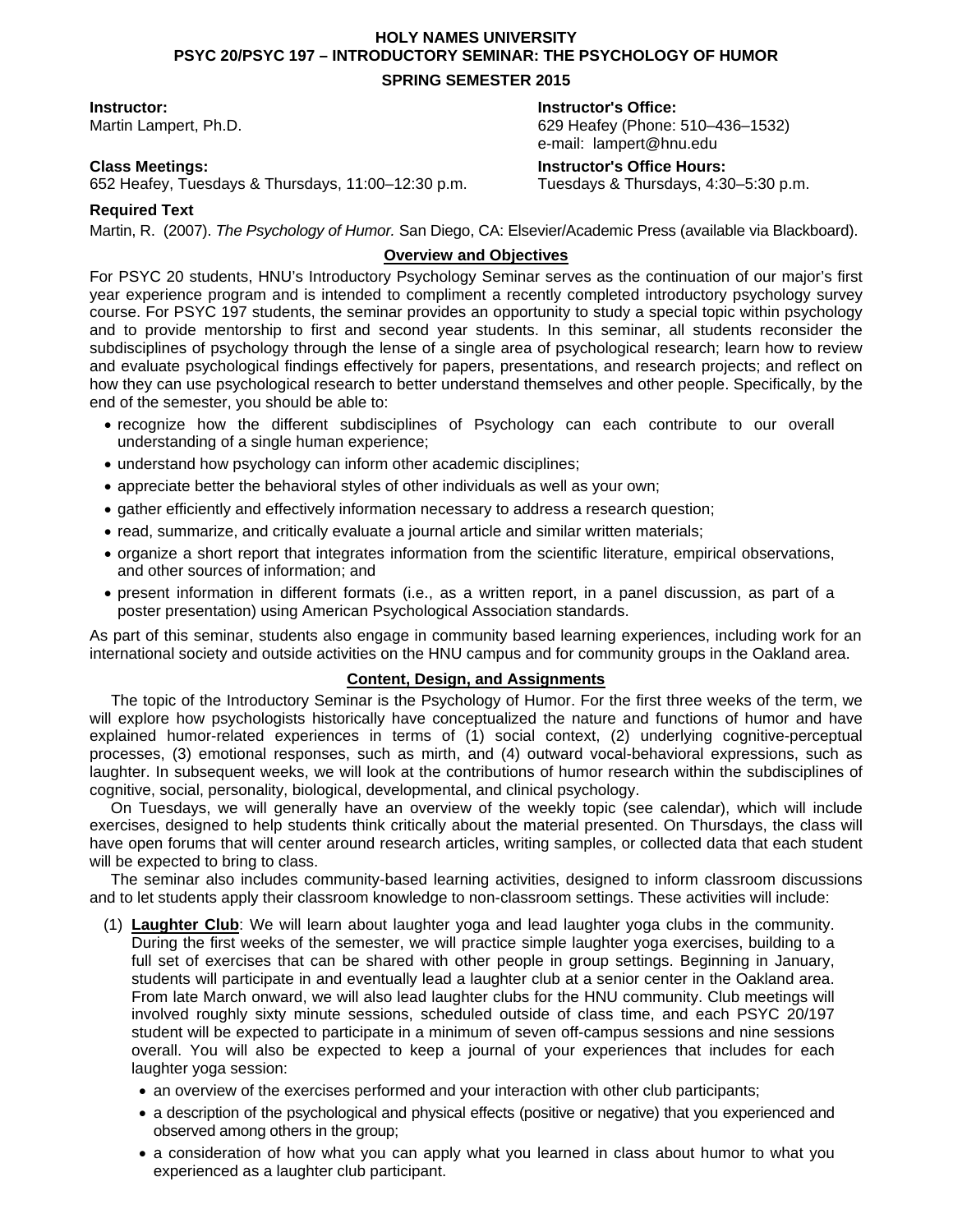Prior to your first laughter club meeting, you should obtain a notebook in which you can record and organize your entries of club meetings. By course end, you should have, based on your journaling, a portrait of how laughter yoga experience has influenced your own humor and well-being.

- (2) **Comedy Film Series**: For Spring 2015, Psychology 20/197 students will be in charge of the Social Sciences Film Series. This series will be scheduled sometime between March 17 and April 23. The series will focus on film comedies, written or directed by notable comedians or writers. The class will select four movies from different historical periods. Each student will participate in a panel presentation for one of these films and turn in a written report on their presentation.
- (3) **Survey Research**: Psychology 20/197 students will also have the opportunity to use psychological measures to assess people's humor and their impressions of selected comedians. On February 24, as we begin to look at Personality and Humor Assessment, we will start to collect survey data, and each student will be expected to interview at least 10 people on their perceptions and attitudes of their own humor and the humor of famous funny people.

Several Thursday morning meetings will focus on these activities. Additionally, each student will be expected to work on three projects during the run of the course: (1) a group project on humor creativity, which will involve the design of a webpage, (2) a panel presentation and report on a selected film comedy, and (3) an individual research project that will culminate in poster presentation on the day of our final meeting, May 12.

Special Note on Credit Hours: Federal guidelines require that for each unit of course credit, students must have each week one hour of classroom instruction, or its equivalent, and a minimum of two hours of out-of-class work. As a four unit course, the Seminar requires that students devote an average of eight hours per week to their assigned readings, projects, and review of the course material.

#### **Grading**

For this course, every student will be expected to do assigned readings prior to each class meeting and to contribute to classroom discussions and all activities. Students will be evaluated on their classroom participation and on their completion of course assignments. Grading overall will be done on an absolute scale ( $A = 90\%$ , B = 80%, etc.) with points as follows:

| Participation<br><b>Classroom Readings/Discussion</b> | 20 |
|-------------------------------------------------------|----|
| <b>Weekly Exercises</b>                               | 20 |
| Film Series Attendance/Participation                  | 6  |
| Mentoring (Upper Division Students Only)              | 25 |
| Laughter Yoga Club                                    |    |
| <b>Weekly Meetings</b>                                | 25 |
| Journal                                               | 20 |
| <b>Humor Survey</b>                                   |    |
| Data Collection                                       | 20 |
| Data Summary                                          | 10 |
| Webpage Project                                       |    |
| Webpage Design                                        | 15 |
| Written Report                                        | 30 |
| <b>Film Series Project</b>                            |    |
| <b>Panel Presentation</b>                             | 15 |
| Written Report                                        | 30 |
| <b>Final Poster Project</b>                           |    |
| Poster Design and Presentation                        | 30 |
| Final Written Report                                  | 60 |

#### **Disability Policy and Support Services**

Reasonable and appropriate accommodations for individuals with qualifying disabilities are extended through Pathways to Academic Success (Disability Support Services). Students with disabilities are encouraged to contact the Coordinator of Pathways to Academic Success (DSS) at 510-436-1394 or dss@hnu.edu to set up a confidential appointment to discuss accommodation guidelines and available services.

### **Academic Honesty and Attendance (The Not-So-Funny Stuff)**

All students are expected to be familiar with Holy Names University's policies on academic honesty and attendance as outlined in the University catalog. As cheating undermines the learning process, the instructor reserves the right to assign an *F* grade to any student who represents the work or ideas of another person as his/her own. Further, as consistent attendance is essential to mastery of the classroom material, the instructor also reserves the right to assign an *F* grade to students who miss more than 20% of scheduled class time.